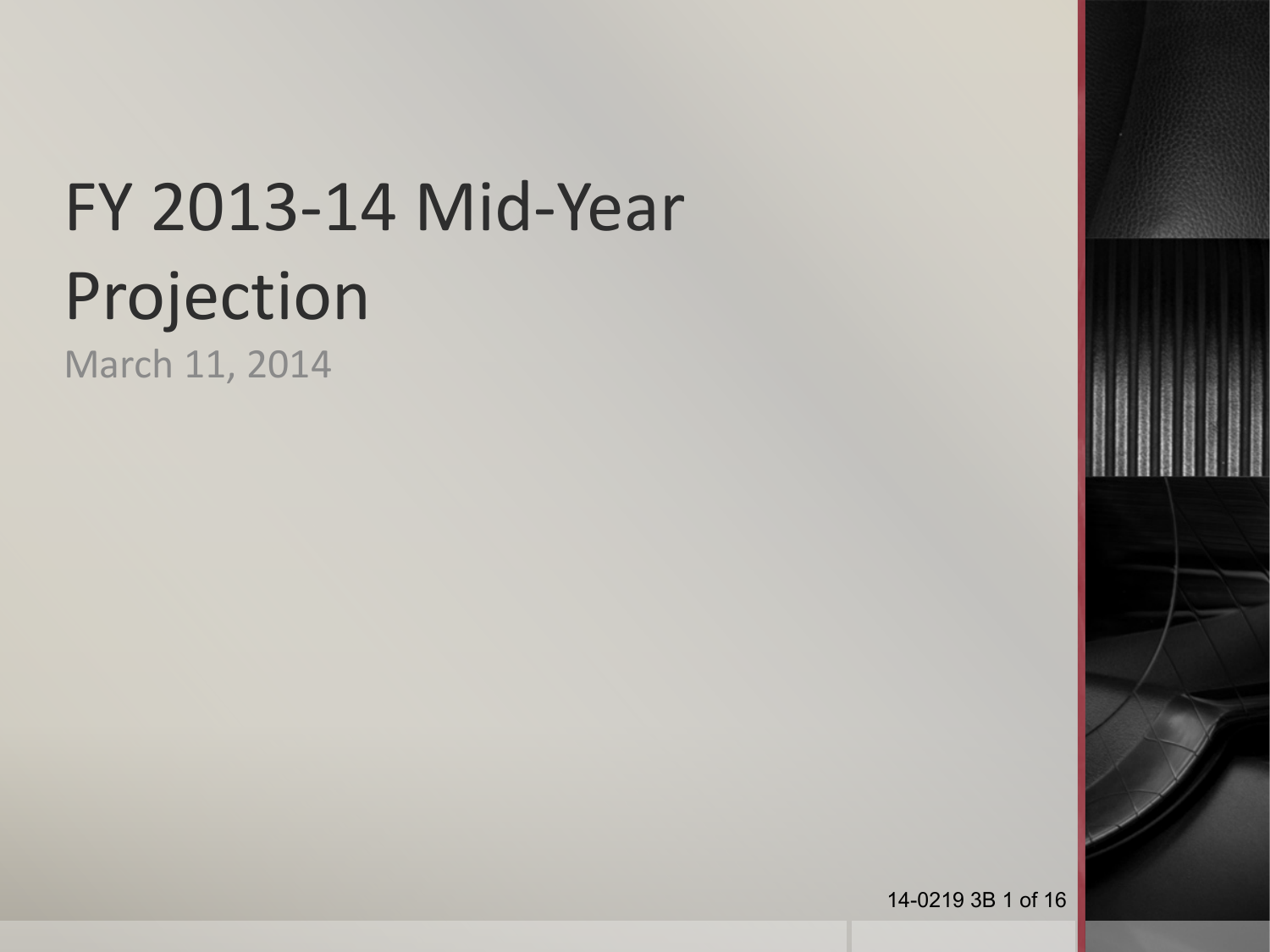## **General Fund Summary**

|                     | FY 2013-14<br><b>Budget</b> | <b>Projected</b><br><b>June 30, 2014</b> | <b>Variance</b> | $%$ of<br><b>Budget</b> |
|---------------------|-----------------------------|------------------------------------------|-----------------|-------------------------|
| <b>Revenues</b>     | \$249,675,162               | \$252,995,760                            | \$3,320,598     | 101%                    |
| <b>Expenditures</b> | \$249,675,162               | \$235,254,639                            | (\$14,420,523)  | 94%                     |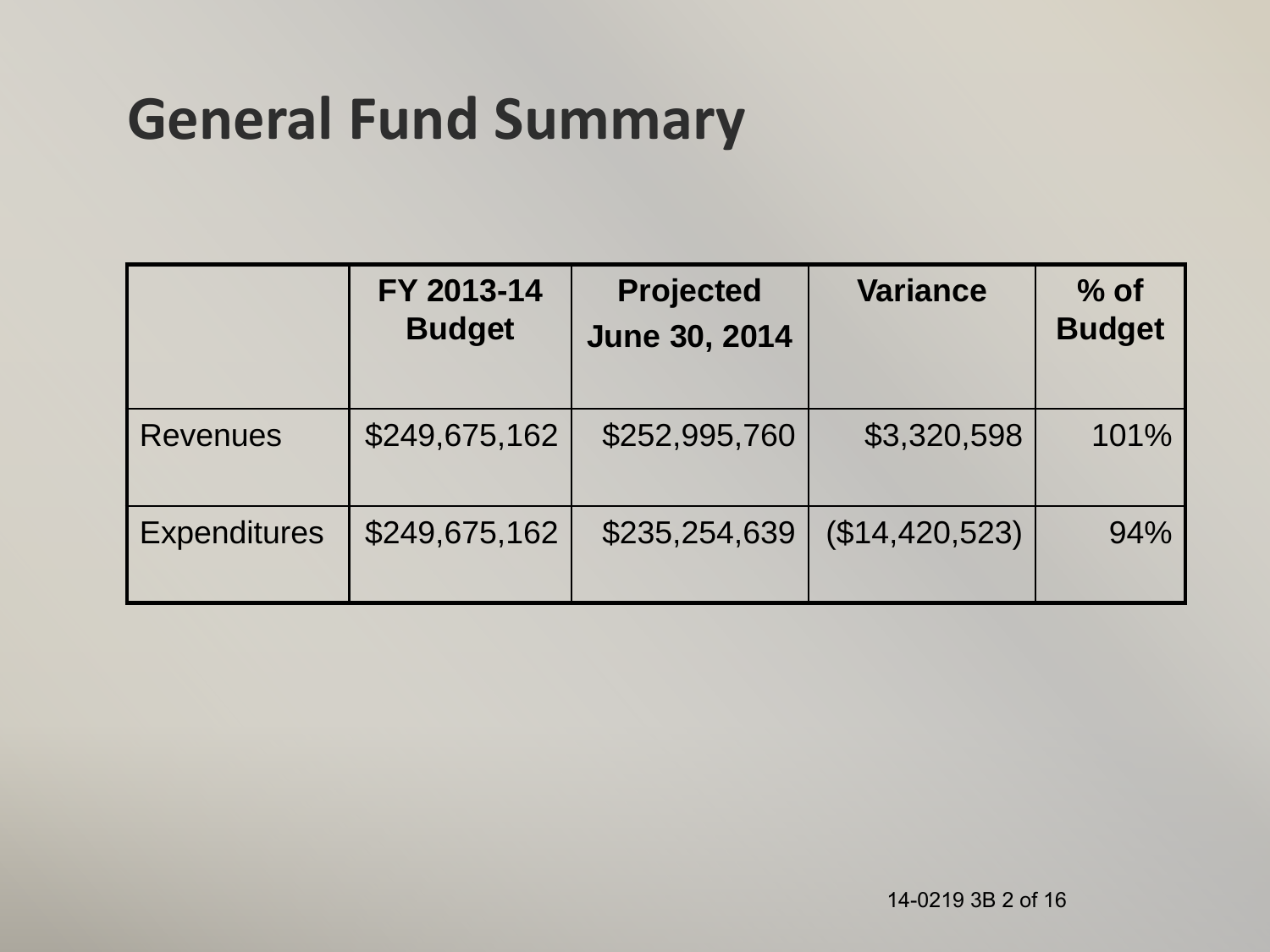#### **Revenues – \$3.3M increase**

#### Non Departmental Revenues

■ Net increase of \$3.3M

\$2.5M increase in Property Taxes

\$850K increase in Sales Taxes

\$250K increase in Property Transfer Taxes

\$232K increase in Transit Occupancy Tax (TOT)

\$500K decrease in Assessment and Tax Collection fees

\$100K decrease in Recording fees

- \$Departmental Revenues
	- Net increase of \$34K

14-0219 3B 3 of 16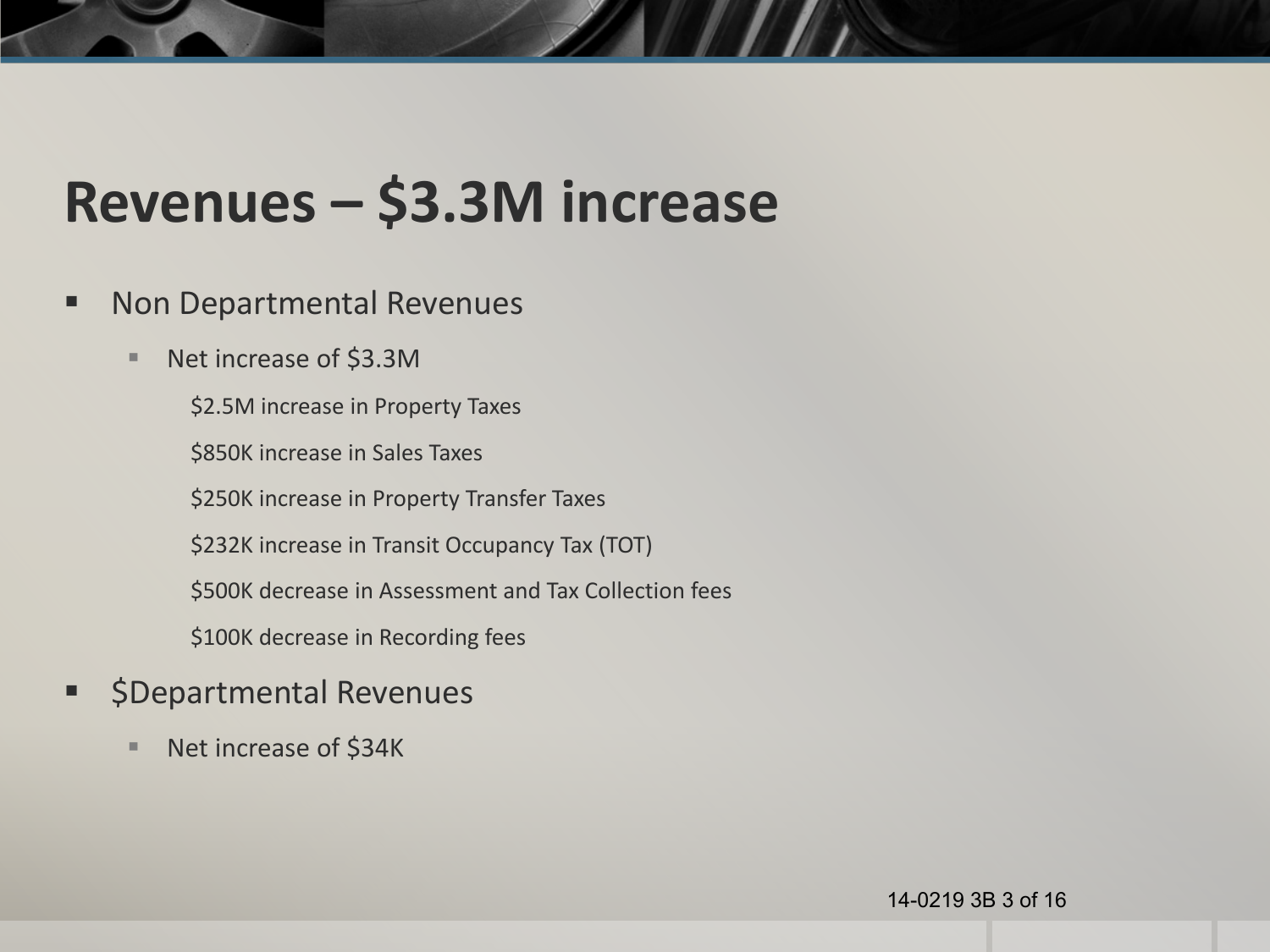## **Expenditures – (\$14.4M decrease)**

- \$9.6M in unspent contingency
- **•** Departmental expenditure savings of \$4M
- Non-departmental expenditure savings of \$800K

14-0219 3B 4 of 16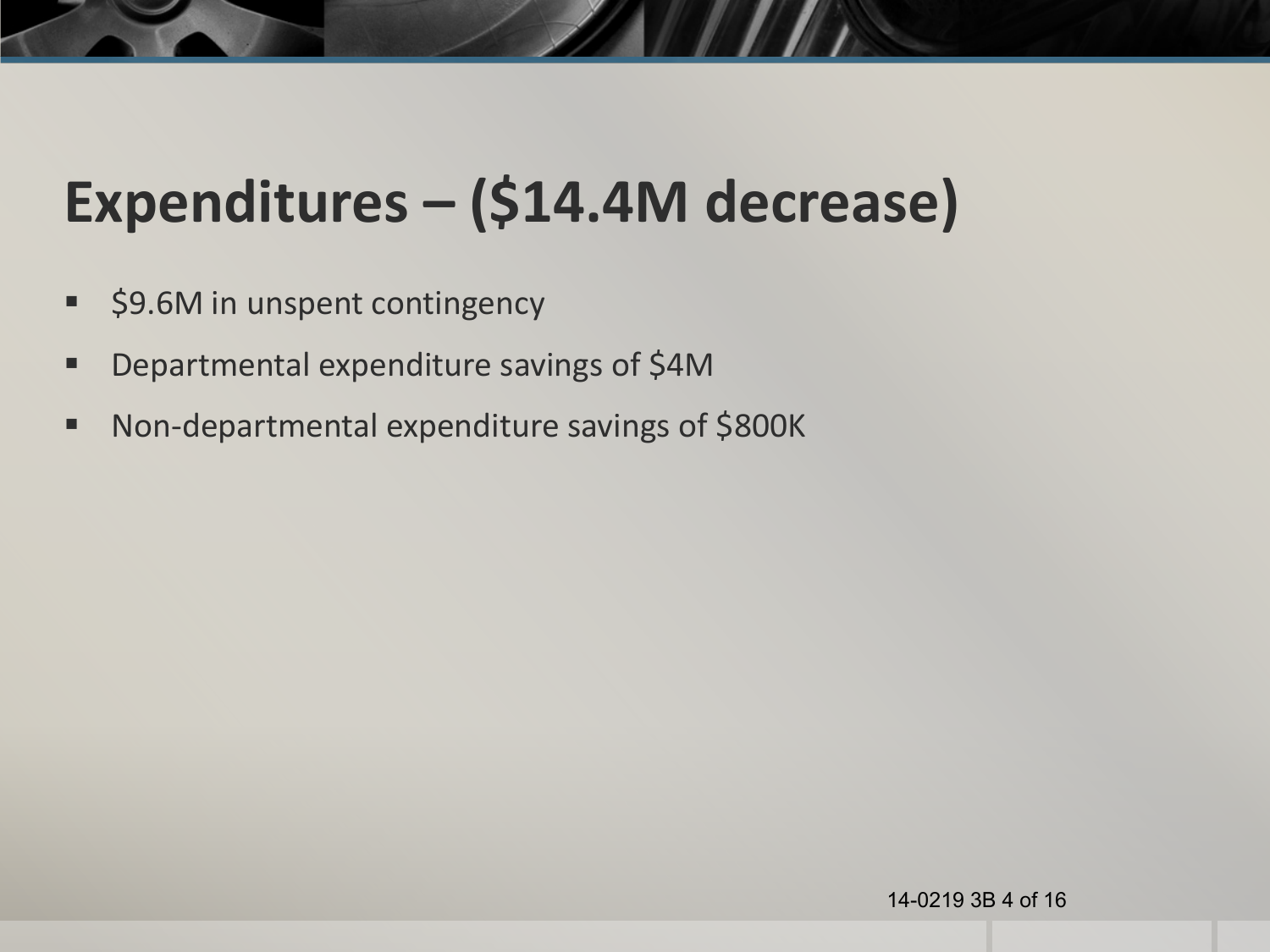#### Fund Balance

■ The net effect of increased revenues of \$3.3M and decreased expenditures of \$14.4M results in a **projected fund balance of \$17.7M for FY 2014-15**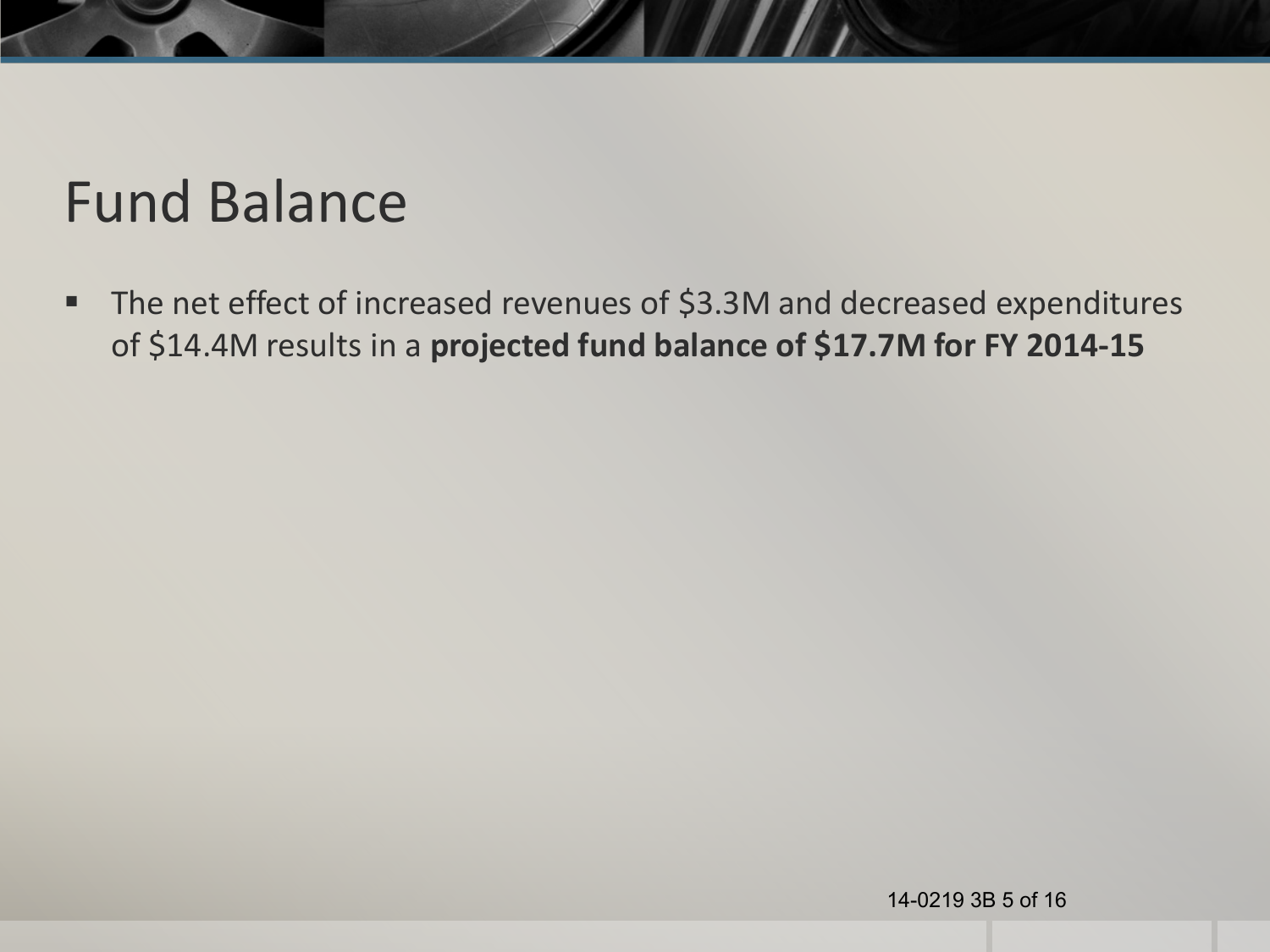#### Economic Uncertainties/Assumptions

- Maintains a General Reserve of 5% or \$10M for economic uncertainities
- **Departments estimating very conservatively** 
	- **Employee wage increases (Still negotiating with several labor unions)**
	- **Uncertainty with County-wide cost plan**
	- Late approval of Department rates
	- $\blacksquare$  New fiscal models within two new agencies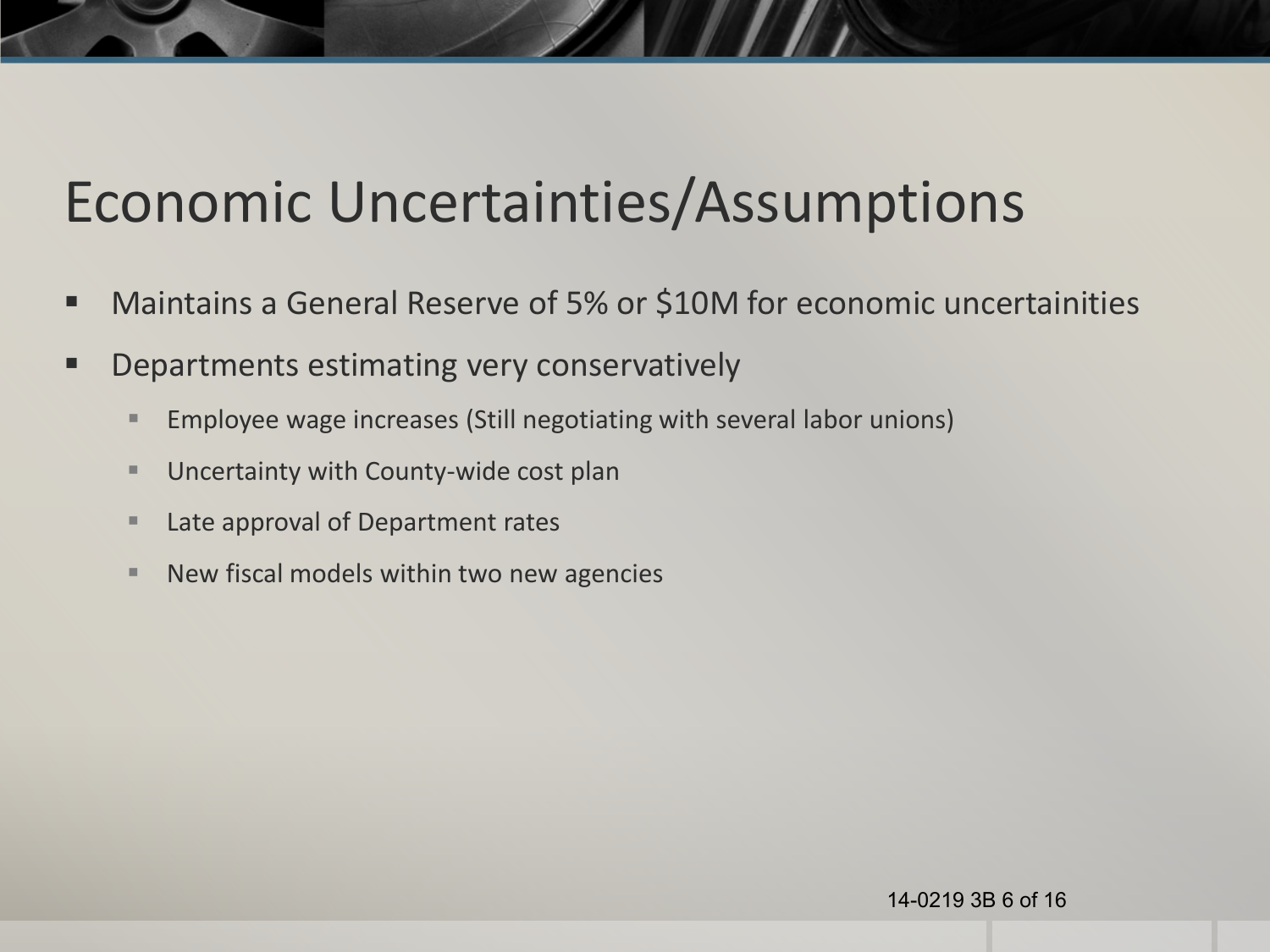# Other Funds

Road Fund, Community Services, Public Health and Mental Health

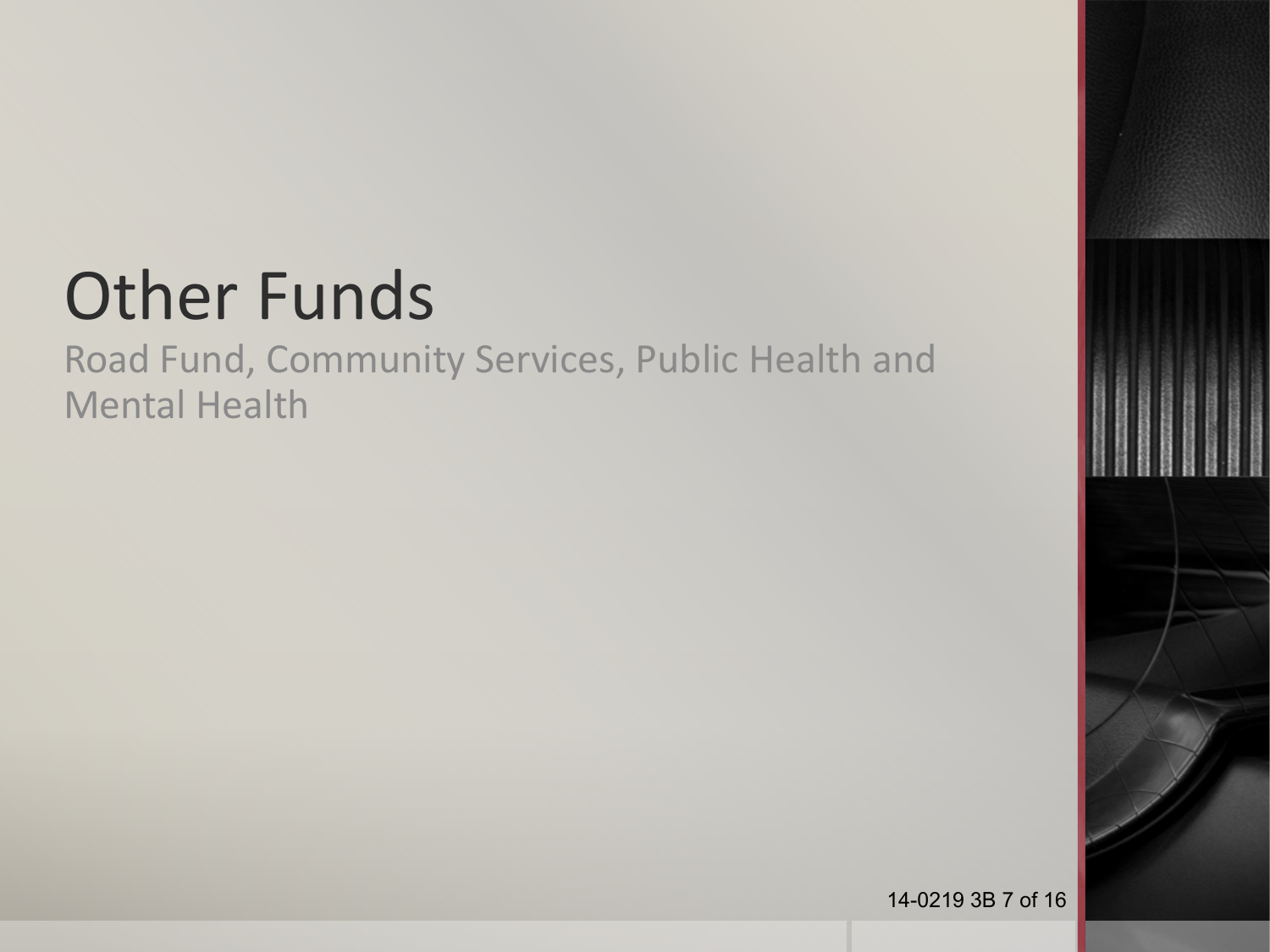## **Road Fund Summary**

|                     | FY 2013-14<br><b>Budget</b> | <b>Projected</b><br><b>June 30, 2014</b> | <b>Variance</b> | $%$ of<br><b>Budget</b> |
|---------------------|-----------------------------|------------------------------------------|-----------------|-------------------------|
| <b>Revenues</b>     | \$85,372,489                | \$80,299,038                             | (\$5,073,451)   | 94%                     |
| <b>Expenditures</b> | \$85,372,489                | \$80,299,038                             | (\$5,073,451)   | 94%                     |

- Changes related to shift in the timing on construction starts and acquisition of right of way as well as lower construction bids
- Use of fund balance of \$674K resulting in a year end fund balance projection of \$4.5M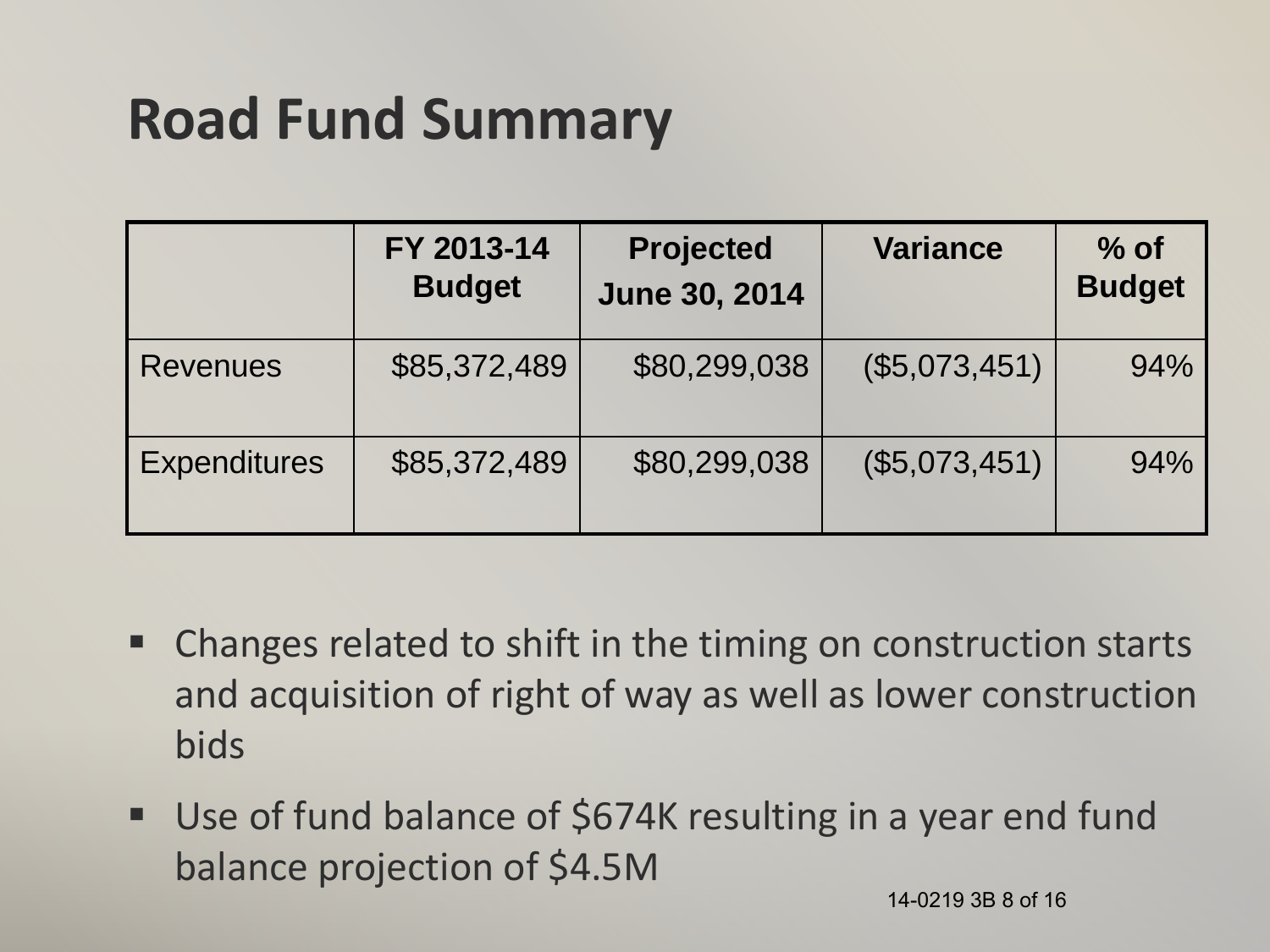## **Community Services Summary**

|                     | FY 2013-14<br><b>Budget</b> | <b>Projected</b><br><b>June 30, 2014</b> | <b>Variance</b>           | $%$ of<br><b>Budget</b> |
|---------------------|-----------------------------|------------------------------------------|---------------------------|-------------------------|
| <b>Revenues</b>     | \$9,730,038                 | \$8,822,111                              | $($ \$907,927) $^{\circ}$ | 91%                     |
| <b>Expenditures</b> | \$14,865,824                | \$14,865,824                             | (\$907,927)               | 91%                     |

 Changes primarily related to decreases in federal program revenues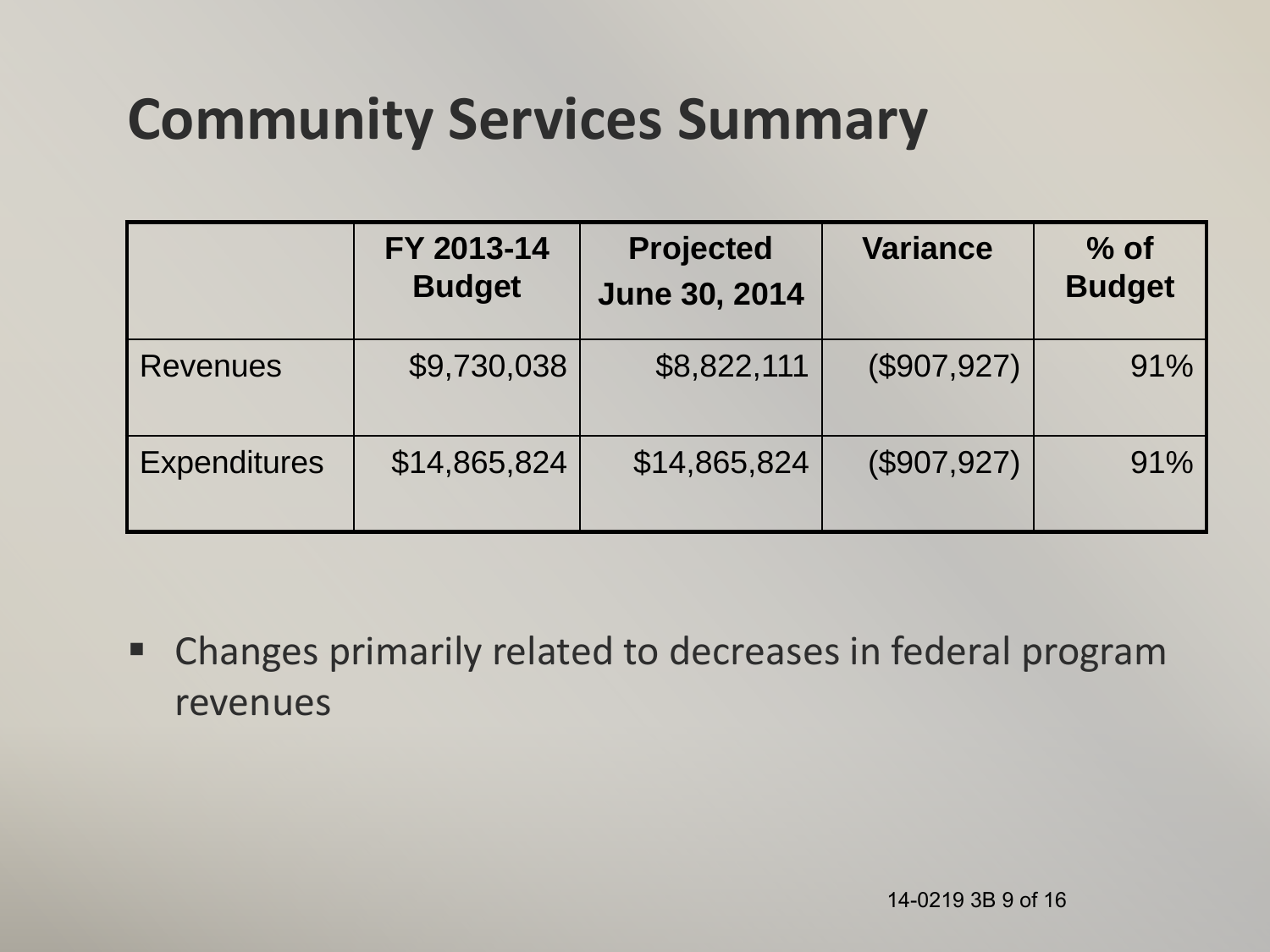## **Public Health Summary**

|                     | FY 2013-14<br><b>Budget</b> | <b>Projected</b><br><b>June 30, 2014</b> | <b>Variance</b> | $%$ of<br><b>Budget</b> |
|---------------------|-----------------------------|------------------------------------------|-----------------|-------------------------|
| <b>Revenues</b>     | \$26,578,190                | \$20,030,275                             | (\$6,547,915)   | 75%                     |
| <b>Expenditures</b> | \$26,578,190                | \$20,030,275                             | (\$6,547,915)   | 75%                     |

- Reduced expenditures primarily related to no planned use of Contingency (\$5M), services & supplies savings (\$763K), and salary savings (\$727K)
- Department projects a year end fund balance of approximately \$6.3M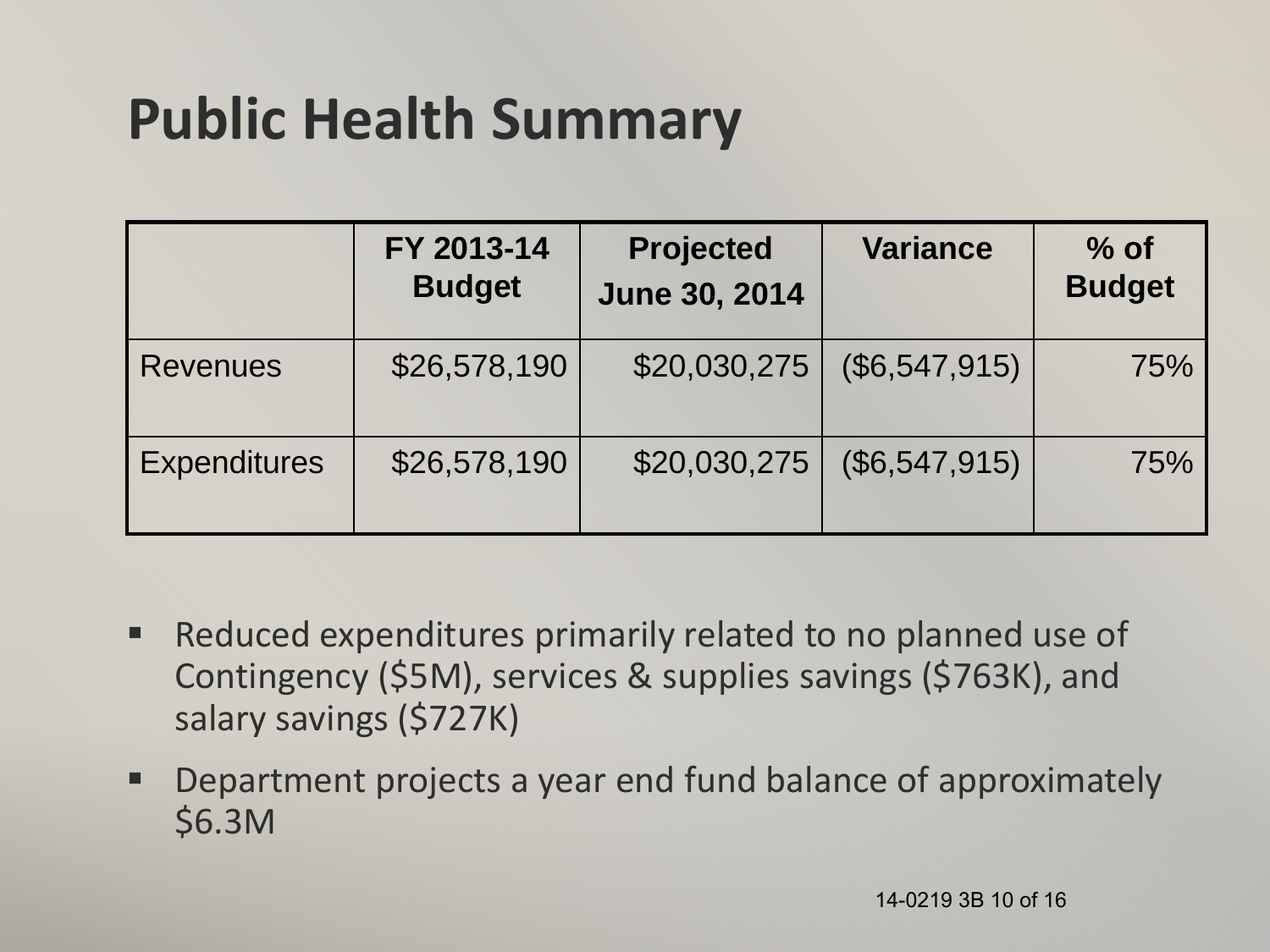### **Mental Health Summary**

|                     | FY 2013-14<br><b>Budget</b> | <b>Projected</b><br><b>June 30, 2014</b> | <b>Variance</b> | $%$ of<br><b>Budget</b> |
|---------------------|-----------------------------|------------------------------------------|-----------------|-------------------------|
| <b>Revenues</b>     | \$28,439,356                | \$19,794,540                             | (\$8,644,816)   | 70%                     |
| <b>Expenditures</b> | \$28,439,356                | \$18,846,407                             | (\$9,592,949)   | 66%                     |

- **Traditional Mental Health Programs** 
	- **Projections include an almost 100% use of fund balance of \$1M. The program is not sustainable** and cost saving measures need to be taken. The Department has been undergoing fundamental program changes in staffing to best utilize resources and optimize billing practices.
- Mental Health Services Act (MHSA) Programs
	- **Projections include an increase in fund balance of approximately \$948K for a total year end** projected fund balance of \$10.4M. Savings are due to the late start in initiating programs due to the adoption of the FY 2013-14 MHSA plan in December.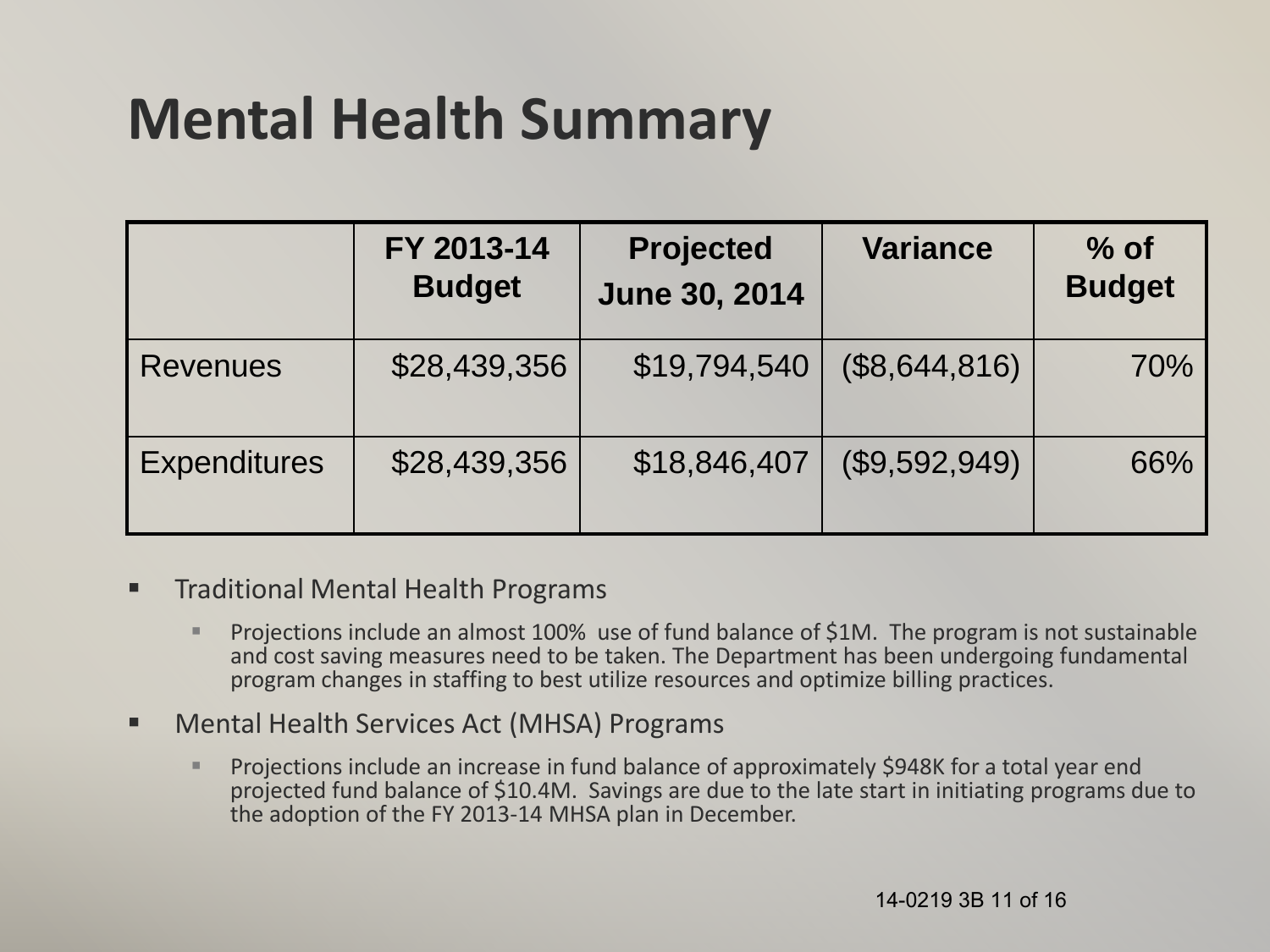## 5 Year General Fund Forecast

14-0219 3B 12 of 16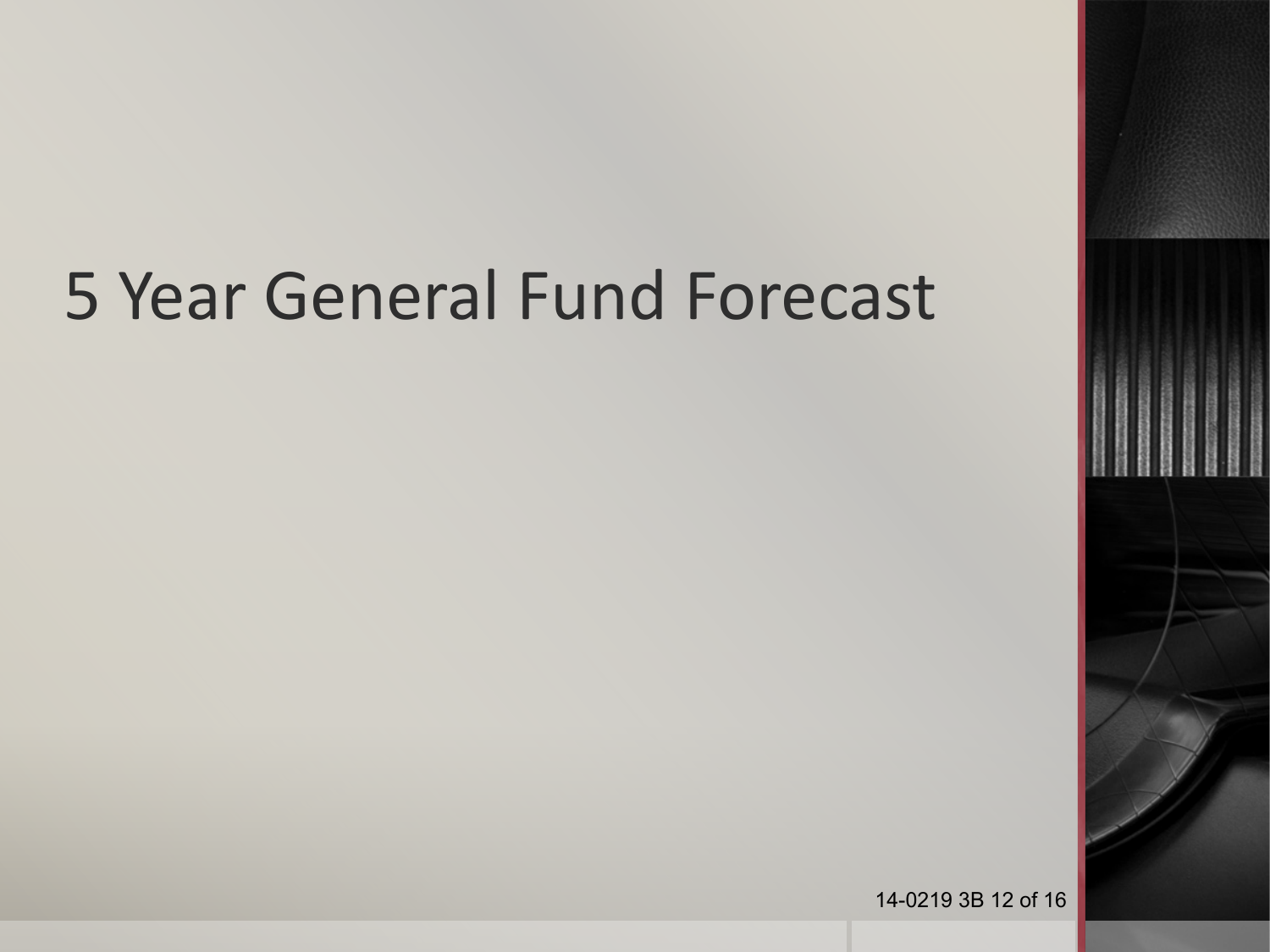#### Assumptions

- **Tax revenue increases 1% based on FY 2013-14 year end projection**
- All other non-departmental revenues remain flat
- **Department revenues grow 1%**
- 4.5% growth in salaries and benefits
- 2% growth in all other operating costs
- **S2.3M** for roads
- 25% (approx. \$550K) of TOT remains in the General Fund operating budget
- **Fund balance numbers very conservative**

Last year's fund balance figure was \$4M higher than the Mid-year projection

#### 14-0219 3B 13 of 16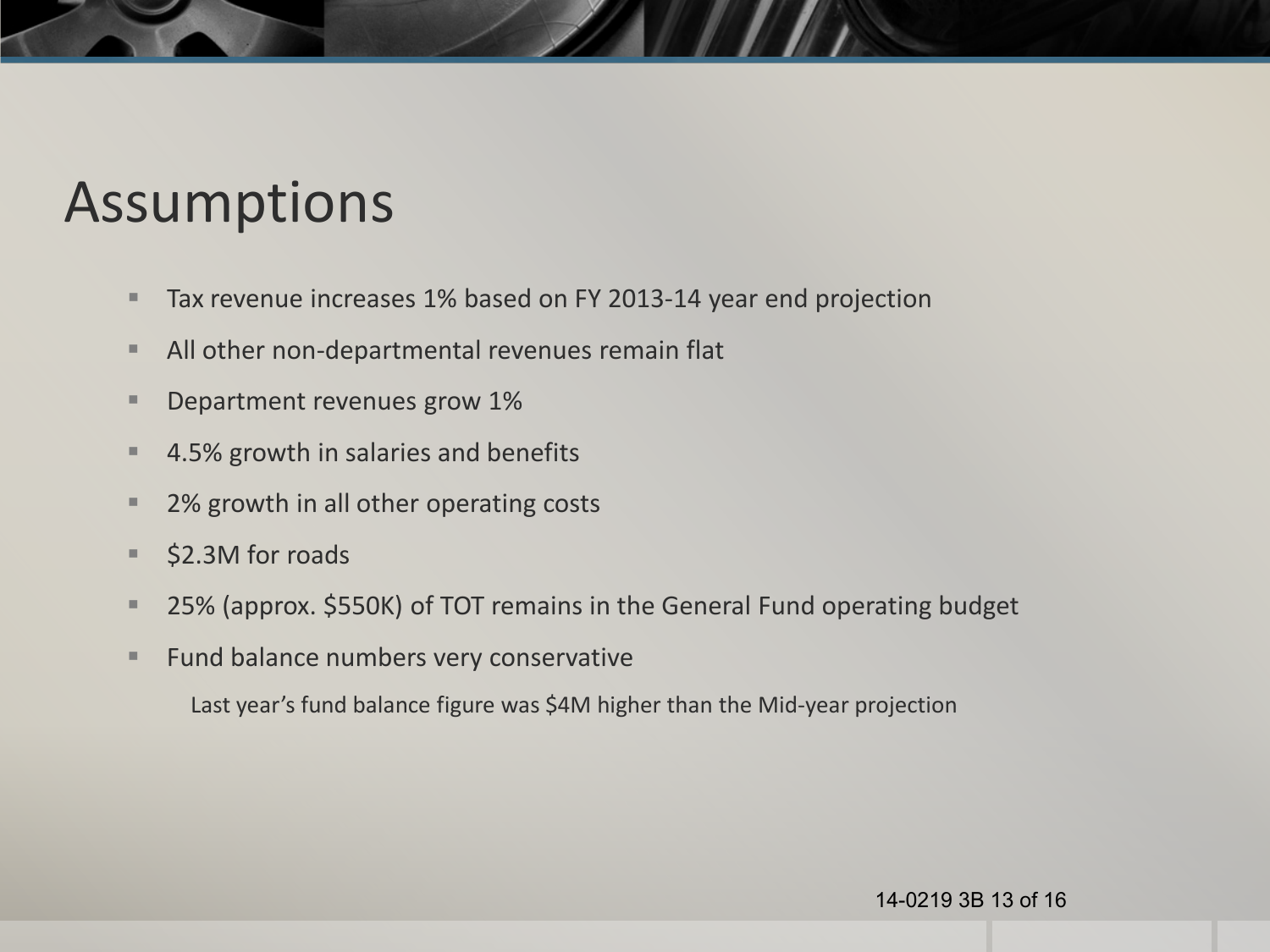#### 5 Year Variances

|                     | FY 2014-15    | FY 2015-16     | FY 2016-17     | FY 2017-18     | FY 2018-19     |
|---------------------|---------------|----------------|----------------|----------------|----------------|
| As of 9/16/13       |               |                |                |                |                |
| Revenues            | \$223,744,135 | \$223,738,631  | \$228,141,635  | \$233,584,228  | N/A            |
| Appropriations      | 229,520,817   | 233,980,375    | 238,446,772    | 243,032,276    | N/A            |
| Surplus/(Shortfall) | (5,776,682)   | (10, 241, 743) | (10, 305, 137) | (9,448,049)    | N/A            |
|                     |               |                |                |                |                |
| Attachment B        |               |                |                |                |                |
| Revenues            | 231,257,884   | 229,977,169    | 235,522,808    | 242,256,749    | 245,982,182    |
| Appropriations      | 233, 372, 562 | 241,705,346    | 250,376,897    | 259,291,810    | 268,664,843    |
| Surplus/Shortfall   | (2, 114, 677) | (11, 728, 176) | (14, 854, 088) | (17, 035, 062) | (22, 682, 661) |
|                     |               |                |                |                |                |
| Variance            |               |                |                |                |                |
| Revenues            | 7,513,749     | 6,238,538      | 7,381,173      | 8,672,521      | N/A            |
| Appropriations      | 3,851,745     | 7,724,971      | 11,930,125     | 16,259,534     | N/A            |
| Surplus/Shortfall   | (3,662,005)   | 1,486,433      | 4,548,951      | 7,587,013      | N/A            |

**ZANDI DE LA PERSONA DE LA PERSONA DE LA PERSONA DE LA PERSONA DE LA PERSONA DE LA PERSONA DE LA PERSONA DE LA** 

14-0219 3B 14 of 16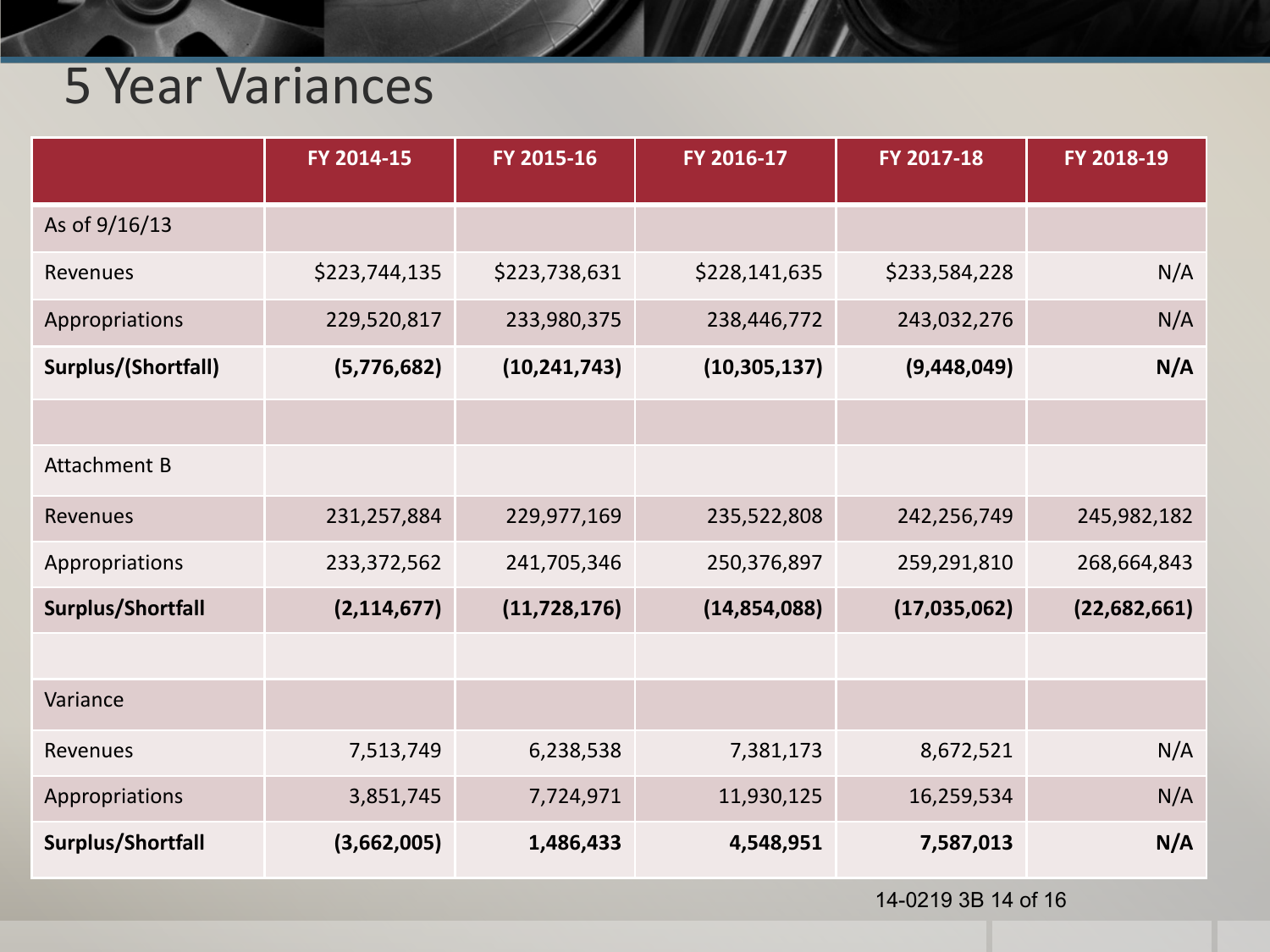#### What has changed?

- Slight increase in revenues due to change in base-line
- **If Let assementiaty in the Intergovernmental revenues to offset increased appropriations in** Human Services
	- Assumes that cost sharing will result in additional federal and state revenues to cover increased appropriation assumptions
- Increased appropriations due to increase in salaries and benefits assumption from 2% to 4.5%